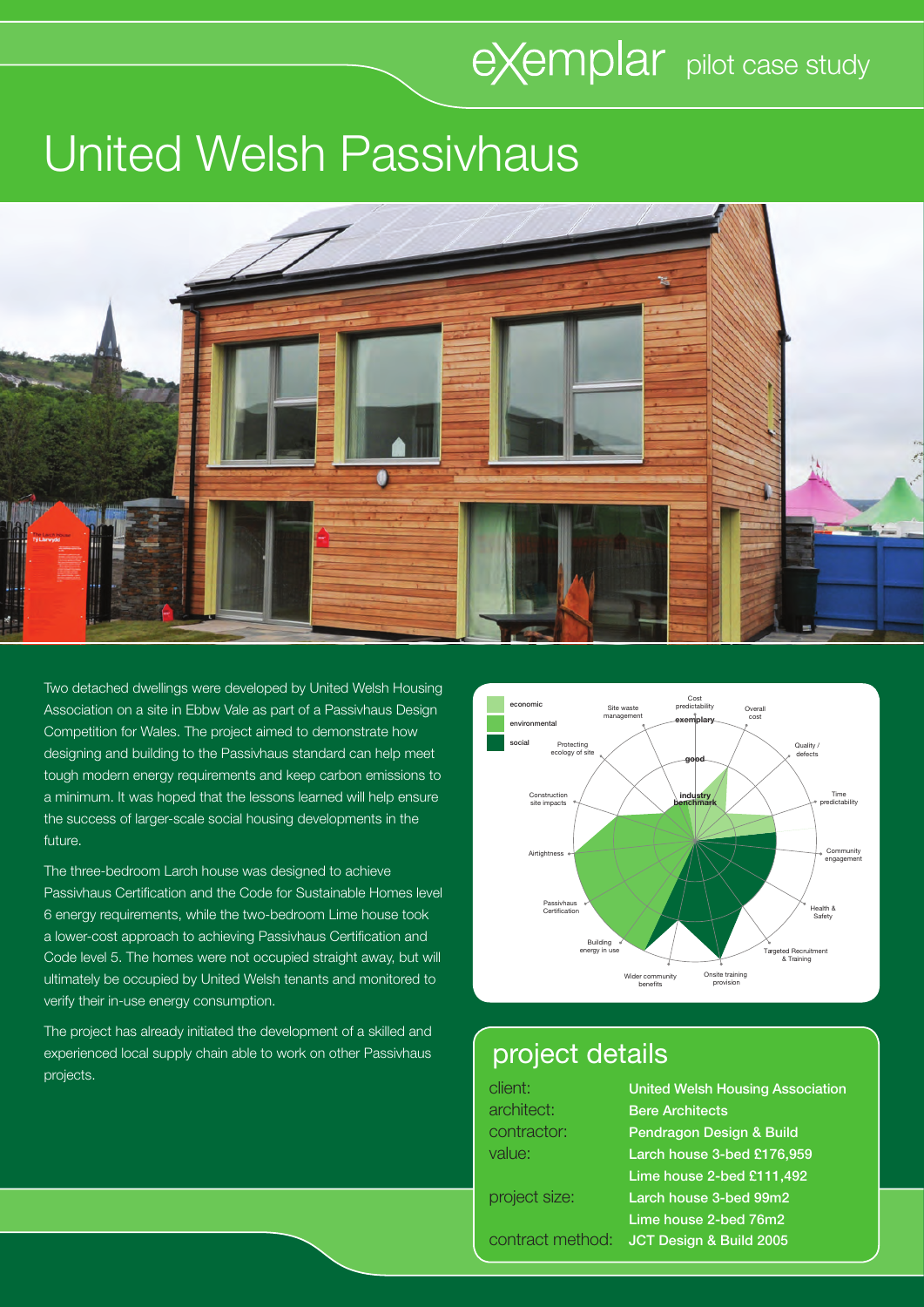## what is an exemplar project?

An Exemplar is defined as 'something worthy of being copied'. The purpose of the Exemplar programme is to identify what actions have taken place at key stages of a project that have led to a successful outcome, so that this learning can be adopted on other projects. The Exemplar programme has been developed to help identify the reasons why certain projects are successful in a standardised, quantifiable way, and to share with the industry what enabled these successes. An Exemplar considers all aspects of sustainability, including economic, social and environmental factors. Projects must demonstrate that they have been innovative in one or more of these aspects in a way that exceeds normal industry practices, while achieving at least minimum standards in all other areas of the project. This is to demonstrate that the scheme is well rounded and has not sacrificed one aspect to be successful in another, while also incorporating best practice measures that can advance the state of the industry. An Exemplar project therefore reflects the ideal industry goal of achieving a scheme's primary aims in a sustainable way, at acceptable costs.

#### what made the project successful

• Taking a 'fabric first' approach to the design of the dwellings helped achieve the energy efficiency requirements of the Code for Sustainable Homes and Passivhaus Certification

**Contract Contract Contract Contract** 

- Learning from the development of the first plot (the Larch house) led to a different design approach on the Lime house, improving delivery and maintenance issues and identifying cost savings
- The lessons learned, along with the upskilling of the local supply chain, will enable similar projects using local products and trades to be delivered in the future

## notable achievements

- Several opportunities to reduce build costs have been identified, making the Passivhaus concept more accessible for wider-scale social housing developments in the future
- Passivhaus Certification was achieved, with extremely low energy demand and airtightness of 0.19ac/h (Larch house) and 0.47ac/h (Lime house), which should significantly reduce residents' energy bills
- The dwellings met the Code for Sustainable Homes level 6 (Larch house) and 5 (Lime house) respectively, with the use of additional solar PV panels funded via the Feed-in Tariff
- Local supply chains were developed to deliver systems and components locally that were capable of meeting the Passivhaus requirements
- The project provides a visual demonstration to the public and the construction industry of what it will take to meet tough new building standards in future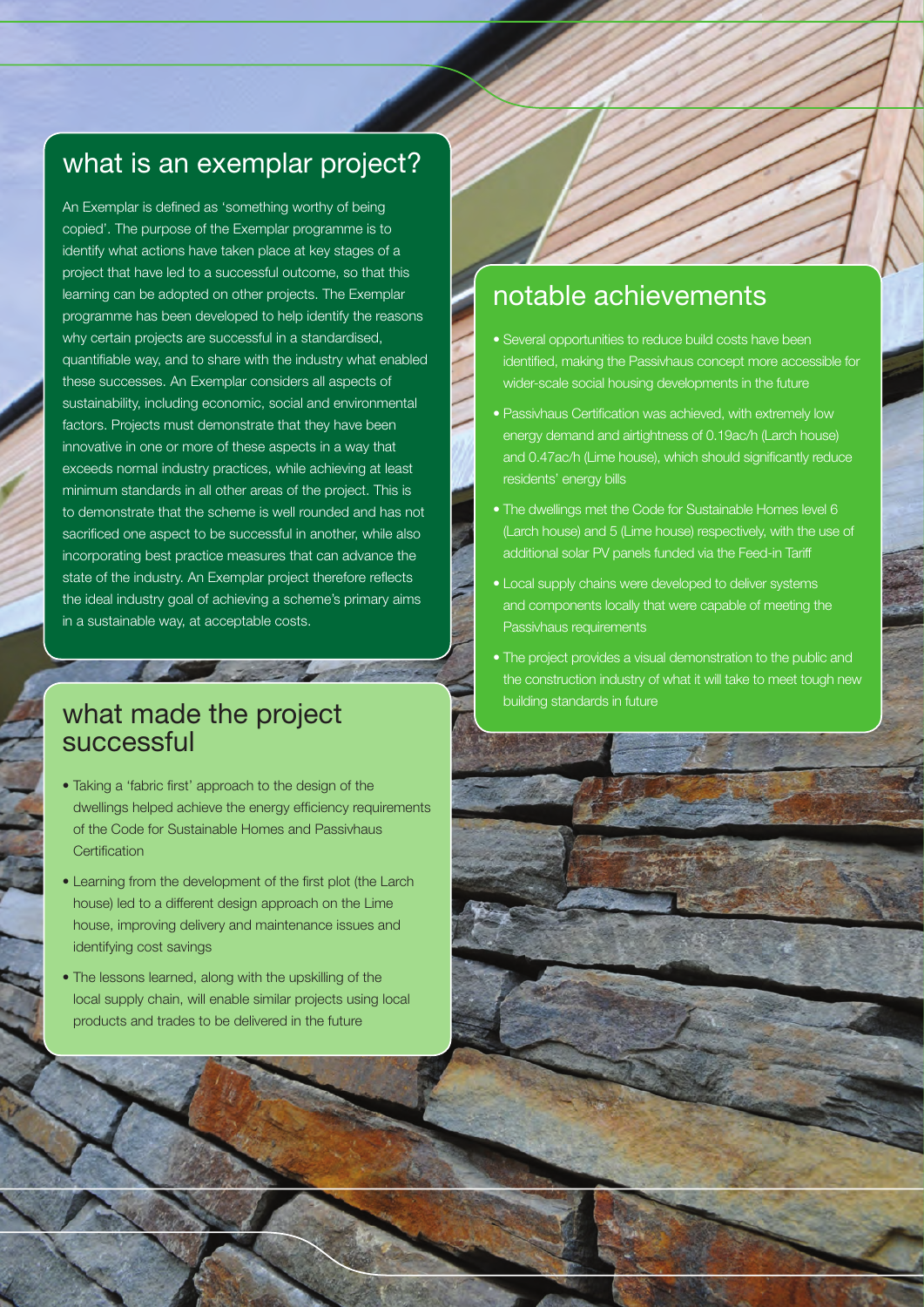#### economic considerations

#### Several opportunities to reduce build costs have been identified, making the Passivhaus concept more accessible for wider-scale social housing developments in the future

The Welsh Assembly Government's current acceptable cost guidelines for a Code level 3 and 4 house are £1250/ m2 and £1350/m2 respectively (there are no guidelines for higher Code levels at present). Although the costs for the Larch and Lime houses were higher than this, the project has demonstrated ways to reduce costs on future schemes to keep them within guideline levels. In addition, CO2 emissions and household energy bills will be further reduced in these dwellings relative to Code 4 requirements, helping to reduce the risk of fuel poverty among tenants. Lessons learned on the Larch project were applied to the Lime house, bringing the cost for a single detached dwelling down to approximately £1467/m2. Economies of scale, allied with a more experienced supply chain, should help reduce costs on future wider-scale developments. A terrace design should also prove to be more cost effective.

The pilot project was design-led, leading to decisions that did not necessarily prioritise cost and maintenance considerations. For example, the external timber cladding used on the Larch house will require costly scaffolding for future maintenance; a more practical rendered solution was trialled on the Lime house. Again, the decorative slate feature wall on the Larch house will in future be substituted for a lower-cost finish. The Association would normally expect its maintenance department to have input into such decisions.

Another issue is the prevalence of rain and cloudy weather in Ebbw Vale, which made it harder for this particular Passivhaus scheme to achieve the required energy performance targets. Homes in other locations may not require the same insulation thickness, which would help reduce cost.

The Lime house saved upfront costs by aiming for Code level 5 rather than 6, meaning a smaller PV array was acceptable. This cost, however, can be discounted since it will be recouped via the Feed-in Tariff.

#### social considerations

Local supply chains were developed to deliver systems and components locally that were capable of meeting the Passivhaus requirements

At the time of the Design Competition there was a dearth of local skills able to design to the Passivhaus standard. Those who did become involved had to be willing to think differently and open up to new ideas. However, readiness to engage and learn how to deliver the standard has paid dividends for several local suppliers. For example, local firm Holbrook Timber Frame developed a closed panel timber frame system to achieve the necessary performance standards. It has started to apply the Passivhaus concept to improve its typical frame offering, and has since won additional work in England and Wales to deliver high energy performing Passivhaus timber frame systems.

A German Passivhaus window supplier was used for the Larch house as there were no suitable products on the UK market at the time. However, a local company tooled up to provide a similar product, having learned from the installation of the German system, and its windows were used on the Lime house.

A pool of suitably skilled local suppliers has now been established which could be used on similar projects.

#### The project provides a visual demonstration to the public and the construction industry of what it could take to meet tough new building standards in future

The Larch house was opened up to the public at the Wales National Eisteddfod as a show home demonstrating how new, modern energy standards could be achieved. The Lime house was also opened to the public before it was occupied, allowing both dwellings to be visited by interested parties to see first hand how they were designed and built and to learn from the lessons of this pilot scheme.